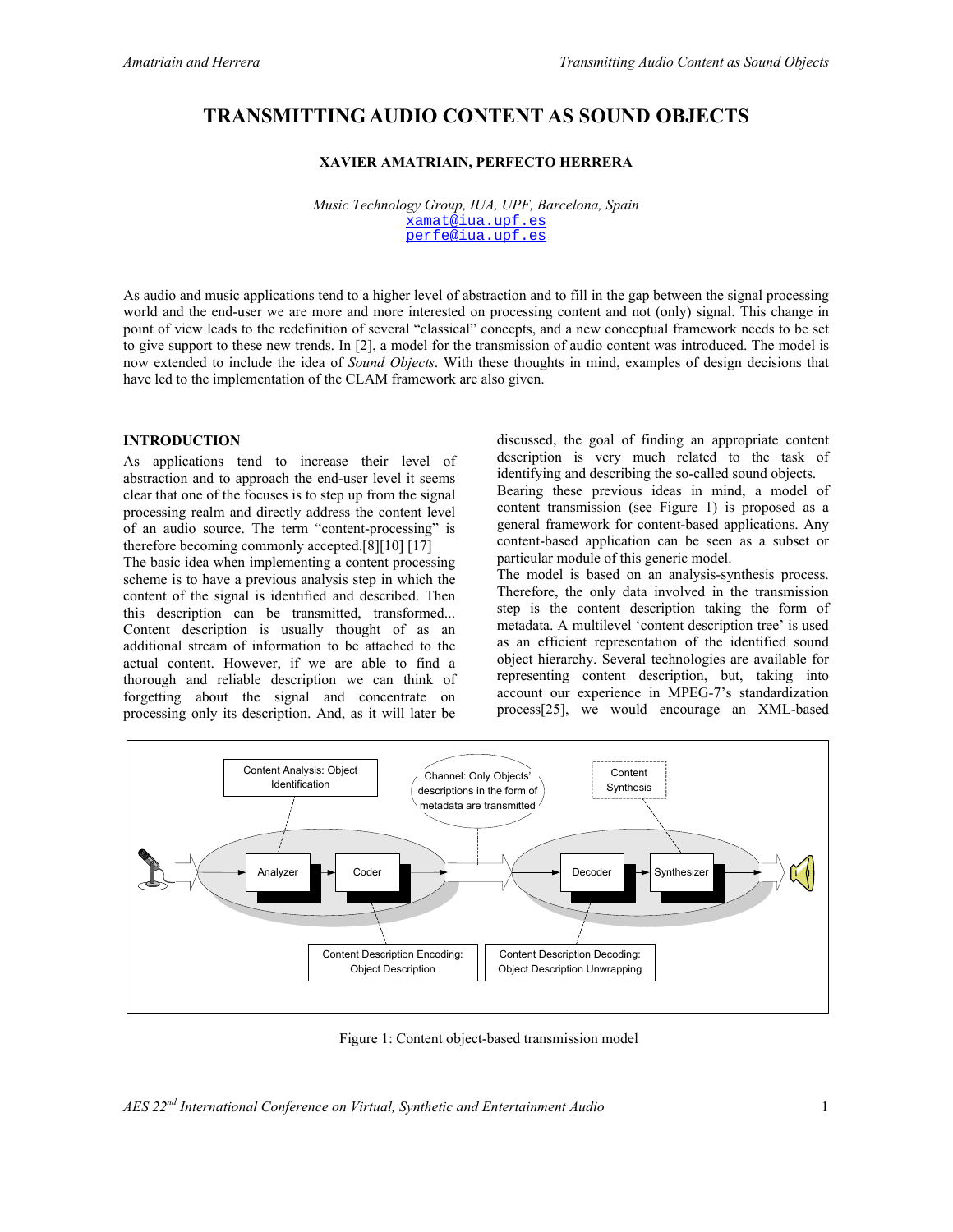metadata language such as MPEG-7's DDL[19].

It is interesting enough to note that such a transmission model implies a redefinition of the schemes commonly used to model the communication act itself [12] as it can be seen as a step beyond Shannon and Weaver's traditional communication model [35] (see Figure 2). In our model, the stream to be transmitted is no longer seen as a stream of bits with no abstract meaning, information is an abstraction of the actual content, in other words, a 'stream of meaning'.



Figure 2: S&W traditional transmission model

#### **1 THE SOUND OBJECT**

The main goal of such as model is thus to analyze the signal, identify sound objects and describe them in an appropriate way. But, before getting any deeper into the different modules that make up the model, it is necessary to have a clear idea of what we mean when talking about sound objects.

Maybe the most commonly accepted definition of a Sound Object is that related to Pierre Schaefer's theories[29]. In [11], a Sound Object is defined as "any sound phenomenon or event perceived as a coherent whole  $(...)$  regardless its source or meaning". Although this definition might be useful from a psycho acoustical or perceptual point of view, it is not so from an implementation or engineering point of view.

Other explanations of an "object" from a multimedia point of view result in definitions with a narrower scope (see [37], as an example of the use of "objects" from a physical models perspective). In MPEG-7's Multimedia Description Scheme[6] an object is defined as "(...) a perceivable or abstract object in a narrative world. A perceivable object is an entity that exists, i.e. has temporal and spatial extent, in a narrative world (e.g. Tom's piano). An abstract object is the result of applying abstraction to a perceivable object (e.g. any piano)."

In this section we intend to give a clear definition of what is meant when talking about this idea. For doing so, we rely on definitions given to similar concepts in other areas. Especially we refer to the idea of Object Oriented Programming, commonly used in the computer programming knowledge corpus. It is interesting to note, though, the strong relation there has traditionally been between OO technologies and computer music or

sound signal processing [26]. As a matter of fact, the definition we will later introduce can be seen as a superset and conceptual enhancement of other previously introduced concepts (see [28], for example). Alan Kay (one of the fathers of OO when designing the Smalltalk programming language, inventor of the modern laptop and the window-based GUI system) includes in his definition of OO the sentence "everything is an object" [16]. Following this same idea, when dealing with Object Oriented Sound Processing, everything must be thought of as an object: a sound stream is an object, a track is an object, a musical note is an object, an instrument is an object…These objects have different properties and relate between them in different ways.

More precisely, and again following the OOP theory, an object is made up of an identity, a state and a behavior. The identity is the property that may be used to distinguish two instances (or objects) that have identical state and behavior. The state of an object is the summing up of the values of the different attributes or properties that an object may have. On the other hand, the behavior is the way that a particular object responds to a message (let's say a given effect or analysis algorithm, for example).

Let us see a basic example. In a sound stream we have a number of tracks one of which contains a trumpet performance. In this track, there may be different and identical notes (same pitch, same loudness, same attack type…). Thus, at first sight, we might distinguish four different kinds of objects:

- The whole sound stream
- Our set of tracks (out of which we concentrate on the one with the trumpet performance)
- The instrument in that track (trumpet)
- Any number of notes in the track

As a first and basic interpretation, the UML[24] object diagram of the system is depicted in Figure 3.



Figure 3: UML Object diagram of a simple audio stream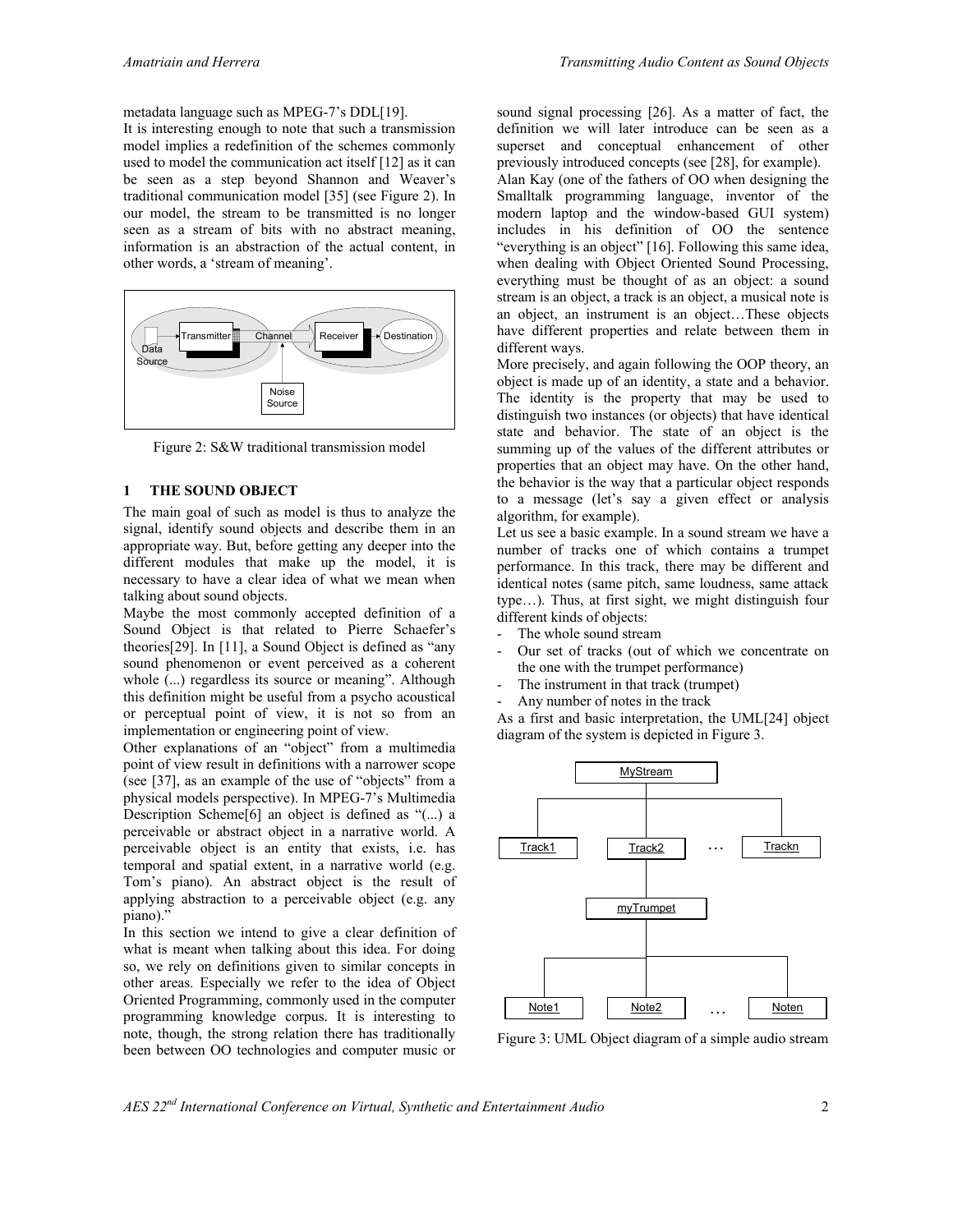On the other hand, we define a class as a container of objects that comply with an identical behavior. Following the previous example, we could define what the class Sound\_Stream, Audio\_Track, Instrument and so on should behave like. The UML class diagram of the previous example would be the one represented in Figure 4.



Figure 4: UML simplified class diagram representing an audio stream

which, for those not familiar with UML, should be read: a Sound Stream is made up of any number of tracks (a track can only belong to a single stream); an Audio Track is related to a single instrument and an instrument can be recorded into different tracks; an Audio Track is also made up of any number of notes which have an association relation with the instrument that produced them; trumpet is a particular case of an instrument (behaves like an instrument but may add specific behaviour) and Mono Audio Track and Stereo Audio Track are particular cases of Audio Tracks.

When declaring a class, we must ask ourselves what should be the behavior of a given class declaring methods for that purpose. The class SoundStream, for example, might have methods such as AddAudioTrack(), FindInstrument()… We should therefore identify the attributes that will be used to distinguish the state of two objects belonging to a same class. In that sense, for example, we should identify the attributes that may allow us to distinguish two different instruments (trumpet and piano). We may end up having a diagram similar to the one depicted in Figure 5.



Figure 5: Complete UML class diagram

The previous diagram, though, does not explicitly show our first hypothesis of *everything* being an object. For doing so, the only missing link we should add is the fact that every class in our model should be a subclass of the SoundObject superclass. The diagram would then become (previously introduced methods and attributes are not shown for simplicity) the one depicted in the following figure:



Figure 6: The "everything is a sound object" class diagram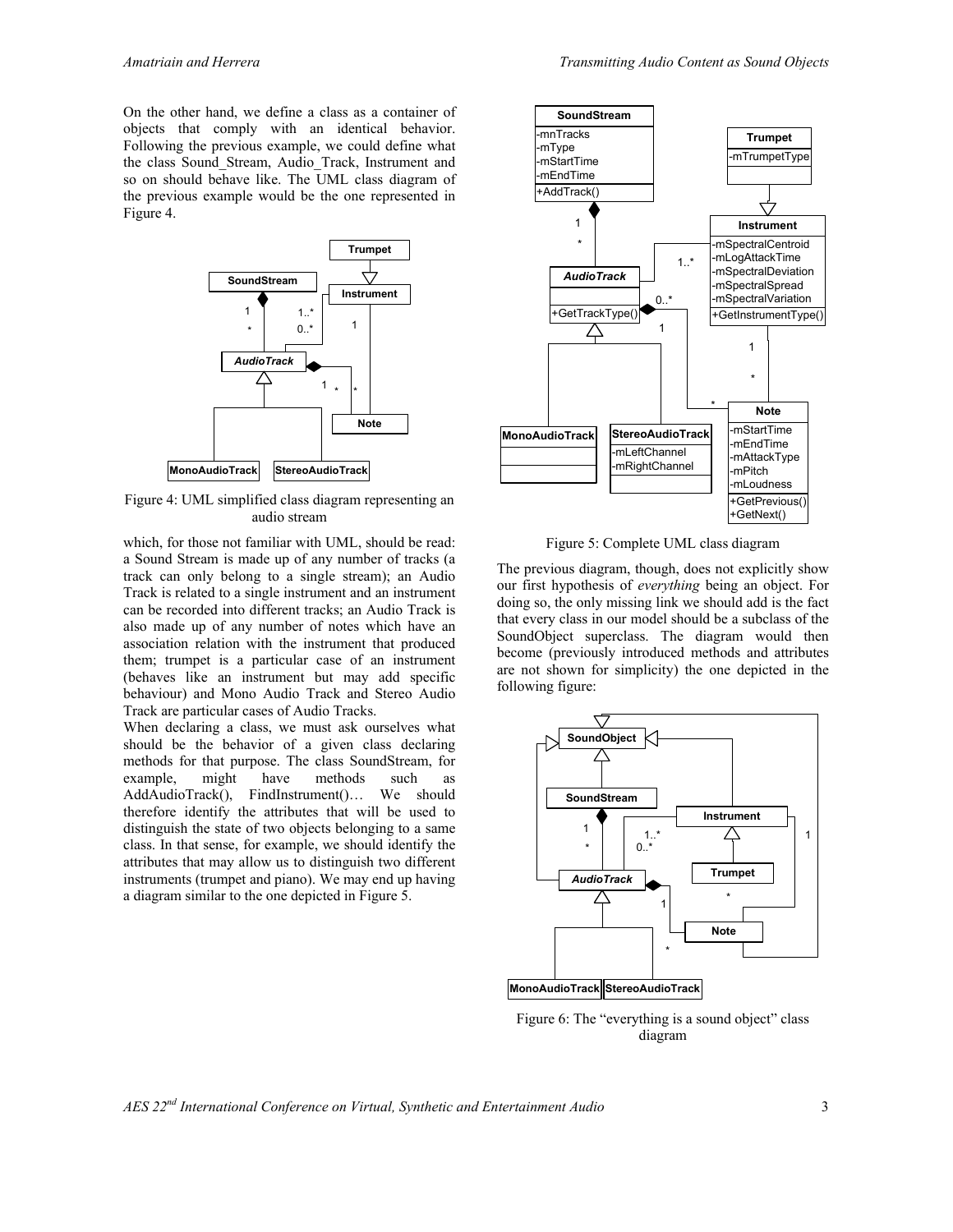Note that from now on, we will treat every bit of audio content as an object on its own. For that reason, the word 'content' is sometimes used as a synonym for 'object', 'content description' becoming then 'object description', for example.

#### **2 THE ANALYSIS STEP: CONTENT EXTRACTION AND OBJECT IDENTIFICATION**

The easiest way to add content description to an audiovisual chunk of information is by means of textual or oral annotation. The extraction process is in that case performed by an 'expert' that can interpret the content, extract some useful information and classify each sound object, provided there is an appropriate taxonomy available.

When thinking in terms of automatic contentextraction[31], two levels of descriptors are usually distinguished: low-level and high-level content descriptors. As a first approach, and in the broad sense, low-level descriptors are those related to the signal itself and have little or no meaning to the end-user. In other words, and thinking in terms of our domain, these descriptors cannot be 'heard'. On the other hand, highlevel descriptors are meaningful and might be related to semantic or syntactic features of the sound. These latter will be the ones that will be used to classify sound objects into the class they belong.

It is obvious that the borderline between these categories is thin and not always clear. Some descriptors can be viewed as either low or high-level (or as either syntactic or semantic) depending on the characteristics of the extraction process or the targeted use. Although these categories will be used throughout this paper, we might better think in terms of a multilevel analysis scheme as the one depicted in Figure 7.



Figure 7: Multilevel analysis step

## **2.1 Low-level content descriptors**

As mentioned before, low level descriptors are closely related to the signal itself or any of its representations. Any audio signal can be represented as a time-domain signal or as its spectral transform, and following this same idea a first (and yet incomplete) categorization, separates low-level descriptors into two categories: temporal and spectral descriptors.

Temporal descriptors can be immediately computed from the actual signal or may require a previous adaptation stage in order to extract the amplitude or energy envelope of the signal, thus only taking into account the overall behaviour of the signal and not its short-time variations. Examples of temporal descriptors are attack time, temporal centroid, zero-crossing rate, etc...

Many other useful descriptors can be extracted from the spectrum of an audio signal. These descriptors can be mapped to higher level attributes. As a matter of fact, of the basic dimensions of a sound, two of them (pitch and brightness) are more easily mapped to frequency domain descriptors and a third one (timbre) is also very closely related to the spectral characteristics of a sound. A previous analysis step needs to be accomplished in order to extract the main spectral features. For inharmonic sounds a Fourier analysis (FFT or STFT) can be enough, but a further step (which may include fundamental extraction, peak tracking and some sort of separation of the sinusoidal and residual component of the signal) is useful for the analysis of harmonic features [33]. Descriptors directly derived from the spectrum are, for example: spectral envelope, power spectrum, spectral amplitude, spectral centroid, spectral tilt, spectral irregularity, spectral shape, spectral spread…; derived from the spectral peaks: number of peaks, peak frequencies, peak magnitudes, peak phases, sinusoidality...; derived from a fundamental detection: fundamental frequency, harmonic deviation; etc...[34]

## **2.2 High-level content descriptors**

While descriptors presented in the previous section are purely morphologic (that is, they do not carry any information on the actual meaning of the source and just refer to its inner structural elements), high-level descriptors can carry either semantic or syntactic meaning.

Syntactic high-level descriptors can be sometimes computed as a combination of low level descriptors. They usually refer to features that can be understood by an end-user without previous signal processing knowledge but do not carry semantic meaning. In other words, syntactic descriptors cannot be used to label a piece of sound according to what actually 'is' but rather to describe how it is distributed or what is made of (i.e. its structure). Thus, syntactic descriptors can be seen as attributes of our sound classes but, by themselves,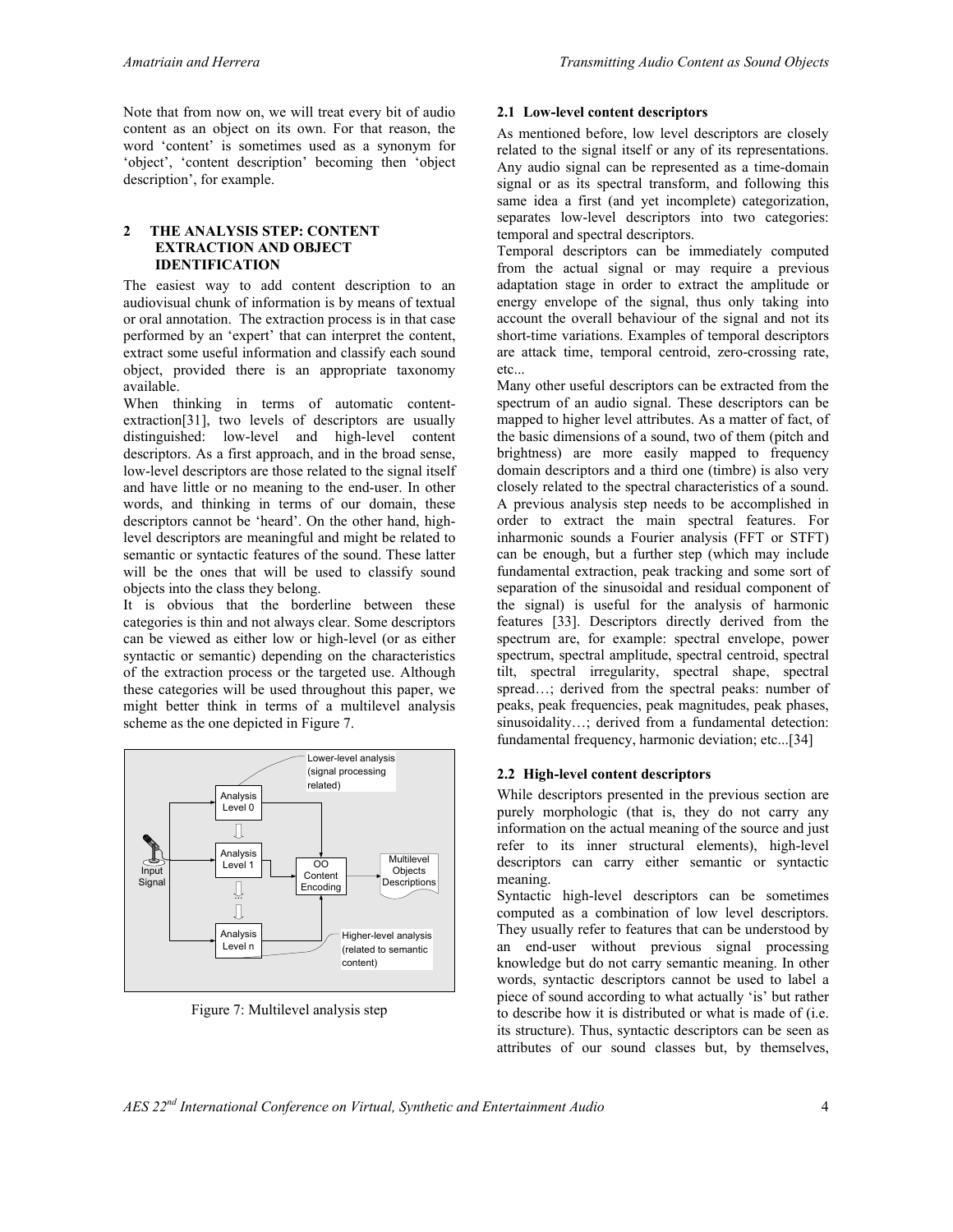cannot be used to identify objects and classify them. For that reason, the computation of syntactic descriptors (either low or high-leveled) is not dependent on any kind of musical knowledge, symbolic or "real-world" knowledge. In [25], for example, we presented a way of describing timbre of isolated monophonic instrument notes (the scheme for computing the descriptors of a harmonic timbre is depicted in Figure 9). In the case of our timbre descriptor, for example, the resulting descriptor is not sufficient to label a note as being 'violin' or 'piano' but rather to compute relative perceptual distances between different instrument samples.



Figure 8: Combining low-level descriptors for creating higher-level syntactic descriptors: MPEG-7's Timbre Descriptor

When trying to label a chunk of audio with a semantic descriptor we are implicitly performing a classification activity and thus identifying sound objects. We therefore need to apply more high-level or real world knowledge. The degree of abstraction of a semantic descriptor though has a wide range, labels such as 'scary' or more concrete such as 'violin sound' can be considered semantic descriptors.

The main purpose of a semantic descriptor is to label the piece of sound to which it refers using a commonly accepted concept or term that corresponds to a given "sound class" (e.g. instrument, string instrument, violin...). It is interesting to note that, in this case, the classification process is performed in a top-down manner. Using low-level or high-level syntactic descriptors we might be more or less immediately be able to identify our piece of sound in as belonging to a quite abstract class (in the worst case we are always able to classify it as a Sound Object). Applying both realworld knowledge and signal processing knowledge we may be able to get our problem to a more concrete ground and start *down-casting* our description to something like "string instrument" or "violin" (see Figure 9).



Figure 9: Multilevel semantic analysis/classification and polymorphic objects

Other semantic descriptors, though, do not aim at classifying the sound but rather at describing some important feature or attribute. These descriptors can classify a sound as 'loud', 'bright' 'scary'... In this case, conversely to what happened with the previous classifiers, the more concrete a feature is the easier it will be to derive it from our previously computed lowlevel or high-level syntactic descriptors. For example, a label like "bright" might be directly derived from the "spectral centroid" low-level descriptor. Much more real-world knowledge must be applied to be able to classify a sound as "sad" or "frightening" (see Figure 10).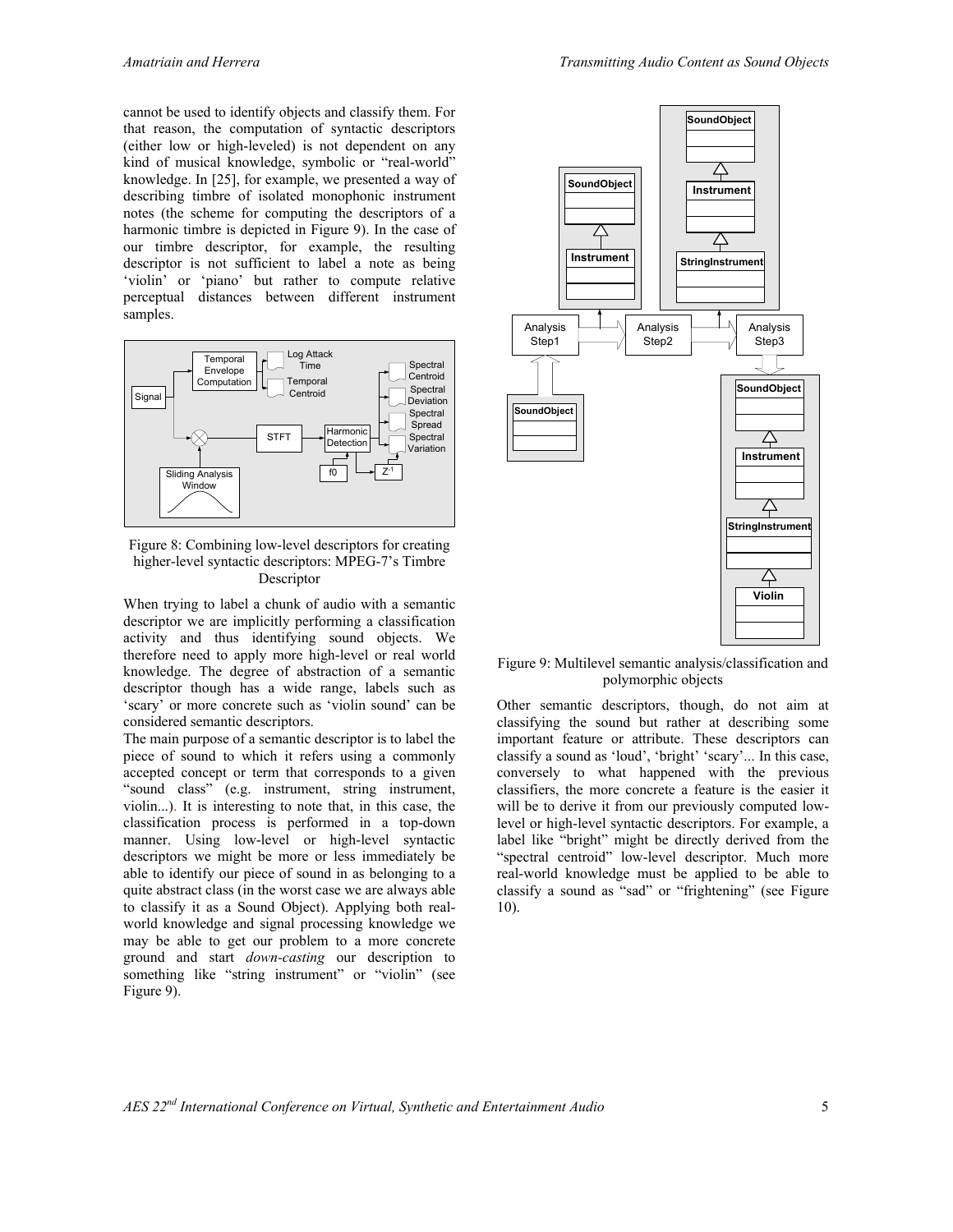

#### Figure 10: Multilevel semantic analysis for adding higher-level abstract features

Different proposals have been made in order to create a semantic map or multi-level structure for describing an audio scene, ones of them being the ten-level map presented in the MPEG Geneva meeting (May, 2000)[15]. This proposal includes four syntactic levels and six semantic levels: Type/Technique, Global Distribution, Local Structure, Global Composition, Generic Objects, Generic Scene, Specific Objects, Specific Scene, Abstract Objects, and Abstract Scene. (Note: the word 'object' is used here as a synonym of 'source' and should not be understood in the sense of the definition given in this paper).

While that proposal is quite theoretical and simple, and comes from a generalization of a similar structure proposed for video description, other proposals come from years of studies on the specific characteristics of an audio scene and have even had practical applications. One of the most renowned techniques that can fit into this category is CASA (Computer Auditory Scene Analysis)[7]. It is far beyond the scope of this paper to go deep into any of these proposals, but it is interesting to note that CASA has addressed the issue of describing complex sound mixtures that include music, speech and sound effects, also providing techniques for separating these different kinds of streams into sound objects (see [23], for example).

## **3 THE CODING STEP (CONTENT DESCRIPTION)**

In the coding step, all the content information extracted in previous steps needs to be encoded in an appropriate format. Binary and textual based versions of the format should be provided in order to provide both coding and transmission efficiency and readability. It is also important for the coding scheme used to offer support to the way that the output of our analysis block is organized. In that sense, it is necessary to use a highly structured language that enables the description of a tree-like data structure giving also support to object oriented concepts.

Maybe the first idea that comes to mind is using UML as a way of describing our content. UML is indeed a highly structured language and supports all OO concepts. It would be an excellent choice for describing our Sound Classes. But it is not so appropriate if what we want is to describe the state of our objects/instances or, in other words, make our objects persistent. The UML Object Diagram (see Figure 3) does not seem a good choice for doing so.

But there are many examples of coding schemes used for encoding metadata or, more precisely, audiovisual content description, perhaps the most ambitious being MPEG7. Although MPEG7 is focused on search and retrieval issues, the actual encoding of the audiovisual content description is flexible enough as for being used by a system as the one proposed in this article[13][18]. It is based in an extension of W3's XML-Schema called MPEG7's DDL (Descriptor Definition Language). XML-Schema is a definition language for describing the structure of an XML document using the same XML syntax and it is supposedly bound to replace the existing DTD language. It is thus a tagged textual format but it also includes support for most Object Oriented concepts [38]. Note so, that XML-Schema will be the language used for structuring our content or defining Sound Classes, but the actual output of the analysis or content of the identified objects will be a standard XML document. See [9] for a thorough example of how MPEG-7's DDL may be used to serve our purposes, defining in this case a multilevel content hierarchy for sound effects. Furthermore, and as introduced in [14], a mapping can also be accomplished between UMLdescribed classes and XML output.

On the other hand, the encoding step must also be in charge of deciding the degree of abstraction to be applied to the output of the content extraction step. This decision must be taken on the basis of the application and the user's requirements although it will obviously affect the data transmission rate. The encoder must decide what level of the content tree should indeed be encoded depending on the degree of concreteness demanded to the transmission process, degree that will usually be fixed by the particularities of the receiver. If only high-level semantic information is encoded, the receiver will be forced to use more of its 'artificial imagination' (see next section). The more low-leveled the information encoded is, the more 'real world knowledge' the receiver should have.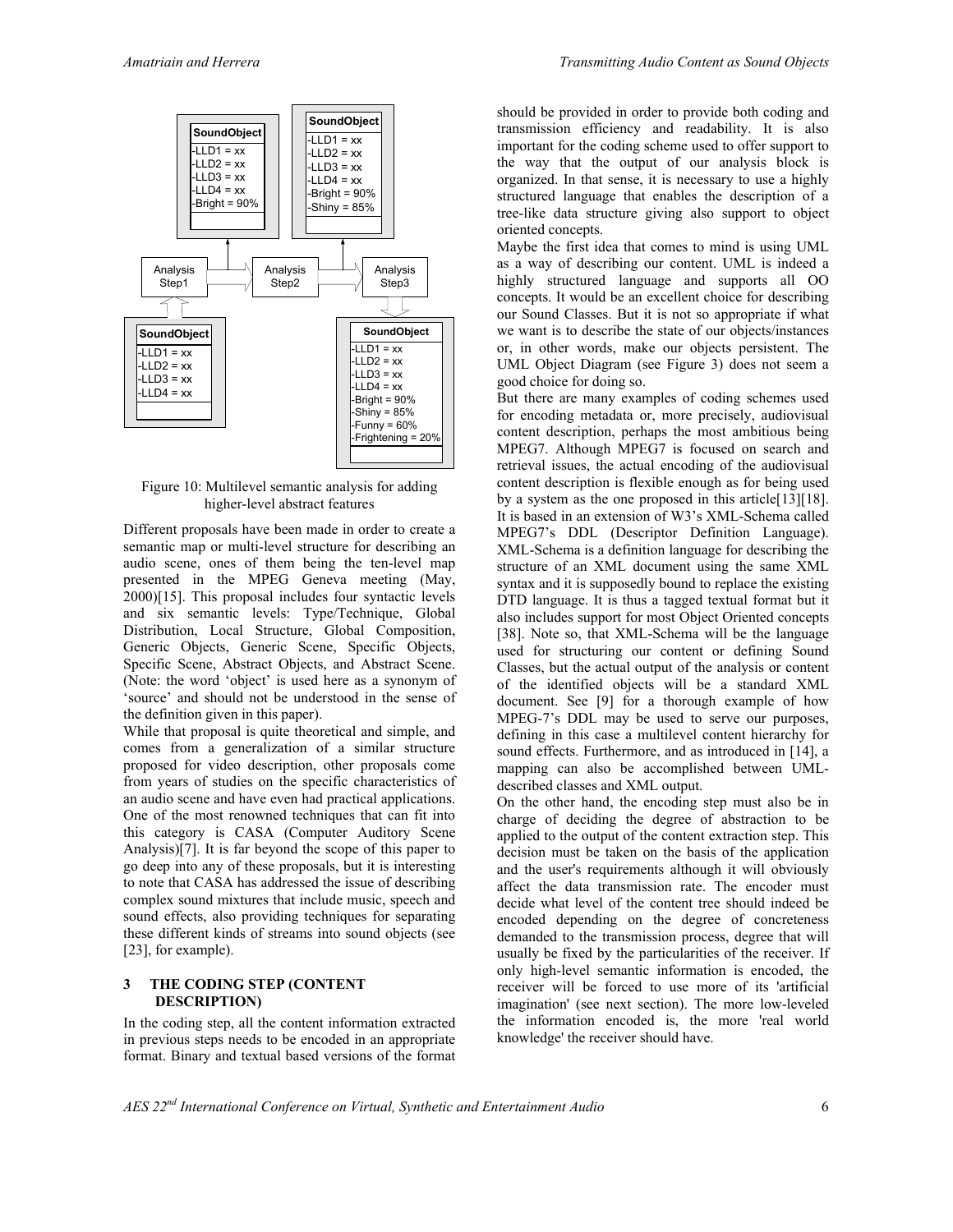Another subject, which will not be dealt with in this paper, is how this textual information could be compressed and transformed into a more efficient binary format suitable for transmission.

#### **4 THE DECODING STEP: CONTENT INTERPRETATION**

The main task of the decoder is to interpret the information received through the channel in order to be able to feed the Synthesizer with the correct parameters. Encoded sound objects must be interpreted and prepared for the next module's requirements. Two main processes are expected from the decoder depending if the content description received is high or low level. We will now detail their main characteristics.

If the decoder is input low-leveled descriptions, there are two options, depending on the application requirements. The low level descriptors can be directly fed into the Synthesis engine or there can be an intermediate 'abstraction process' (see Figure 11). In the abstraction process, the decoder has to use 'real world' knowledge in order to convert low-level information into mid-level information, more understandable from the synthesizer point of view. If the abstraction process is omitted and the synthesizer receives low-level information but this description is not exhaustive, those parameters not specified should be taken as default. Thus, paradoxically, the synthesizer is granted some degrees of freedom and the result may loose concretion. An example of this situation would be an input like 'sound object, centroid=120Hz". It is obvious that many sound objects comply with this low-level description, the decoder would be in charge of adjusting other necessary parameters.



Figure 11: Low-level input to the Decoder: Abstraction Process

If the input to the decoder consists only of high-level semantic information, an intermediate 'inference' process is always needed in order to make the content description understandable by the synthesis engine (see Figure 12). This process, contrary of the 'abstraction process' earlier mentioned, might be better understood by using an example. Imagine the decoder's input is 'violin.note'. The synthesizer will be unable to interpret that content description because of its degree of abstraction. The decoder is thus forced to lower the level of abstraction by suppressing degrees of freedom. The output of the decoder should be something like 'violin note, pitch: C4, loudness: mf…'.

Both abstraction and inference are indeed one-to-many process, that is, the same input should yield a finite set of different outputs. The way the decoding process gets rid of the degrees of freedom should rely on user or application preferences as well as on random processes or context awareness. In the previous example, the decision on the note and loudness to be played could be based on knowledge on the author, the style, the user's likes, previous or future notes, harmony and a final random process to choose one of the best alternatives.



Figure 12: High-level input to the Decoder: Inference Process

#### **5 SYNTHESIS STEP**

The key point of the language used for expressing synthesis parameters is that it must not only meet the requirements of the synthesizer's input but also the needs of the decoder's output.

Many languages have been developed for the purpose of controlling a synthesizer [1][20][32]. Among them, the most extended one is MIDI [21][22] although its limitations make it clearly not sufficient for the system proposed in this paper. Another synthesis language that deserves consideration at this point is MPEG4's SAOL (Structured Audio Orchestra Language)[30] [36].

SAOL has been mostly developed at the MIT and has been recently standardized by MPEG and included in MPEG4. SAOL is indeed an evolution of the well known CSound synthesis language and also includes support for some OO concepts. The main advantage of using SAOL at this point of the process is that it should be possibly linked into the parameters coming out from the analysis step, provided that MPEG7 was used at the encoding process.

#### **6 A COMBINED RECEIVER SCHEME: CONTENT-BASED SYNTHESIS**

Although sometimes it may be useful to conceptually separate the receiver into a decoder and a synthesizer,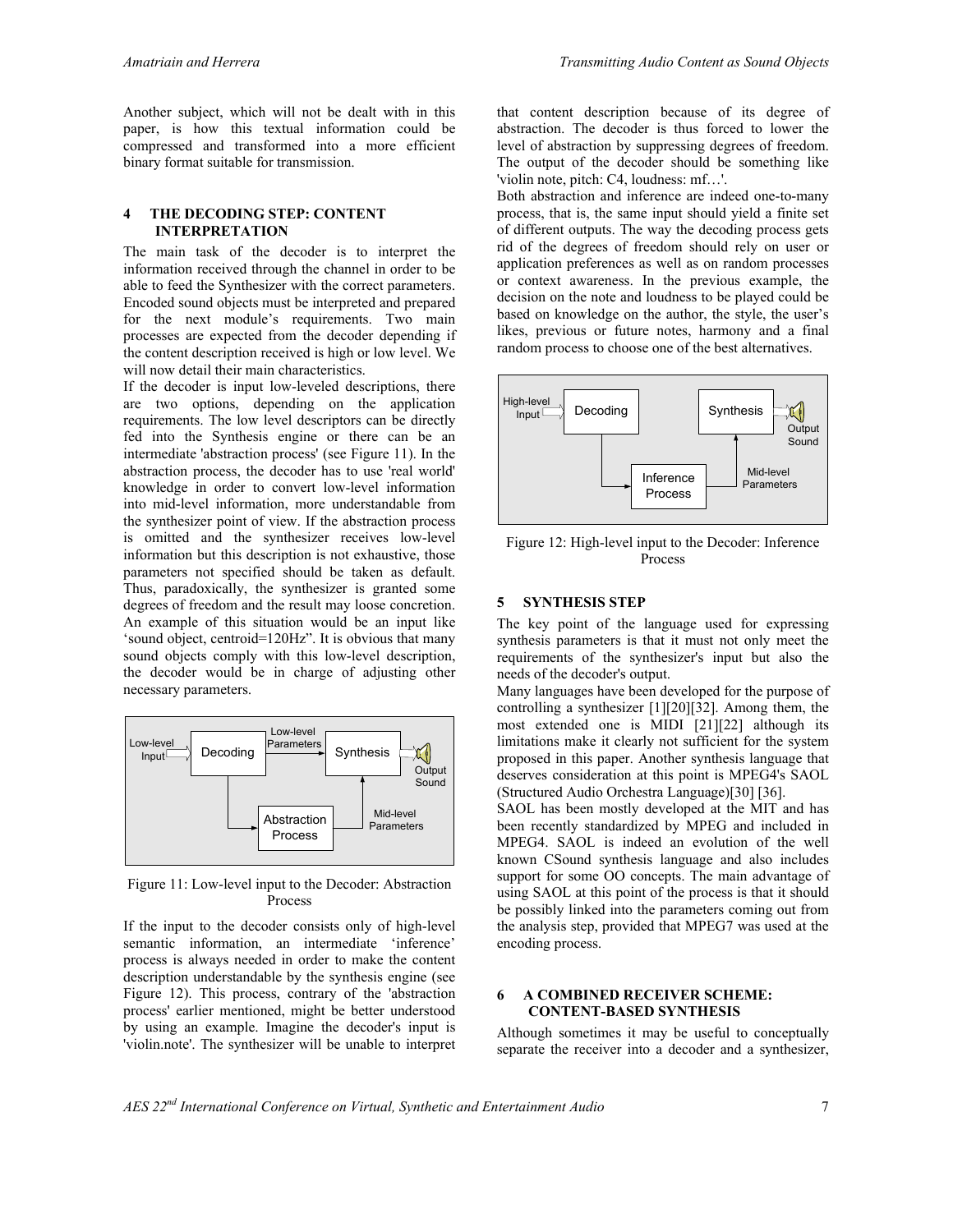many other times, a combined scheme that treats the receiver as a whole will be more feasible.

In that case, the resulting receiver scheme is what we call a "Content-based Synthesizer", or "Object-based Synthesizer" which, at first sight, does not defer much from that of a "traditional" synthesizer (see Figure 13).



Figure 13: Combined scheme for modeling the receiver of a content transmission system

In a general situation, a simple mapping strategy may be sufficient. But if the level of abstraction of the input metadata is higher, the gap between the information transmitted and the parameters that are to be fed to the synthesis engine might be impossible to fill using conventional techniques. Imagine for example a situation where the transmitted metadata included a content description such as: [*genre: jazz, mood: sad, user\_profile: musician*].

The latter example leads to the fact that we are facing a problem of search and retrieval more than one of finding an appropriate mapping strategy. We could have a database made up of sound files with an attached content description in the form of metadata. The goal of the system is then to find what object in the database fulfils the requirements of the input metadata (see Figure 14).



Figure 14: Search and retrieval as a means of synthesizing

A problem we still have to face with such a model is the difficulty to automatically extract parameters with such a level of abstraction from the signal itself. We can find examples of existing applications that implement the system depicted in the previous figure but they always need a previous step of manually annotating the content of the whole database.

A possible solution to this "inconvenience" is the use of machine learning techniques. It is recently becoming usual, in this sort of frameworks, to implement, for example, collaborative filtering engines (classification based on the analysis of users' preferences: "if most of our users classify item X as being Y, we label it that way"). In that case though, the classification and identification is performed without taking into account any inner property of the sounds. On the other hand, if what we intend to have is a system capable of learning from the sound features, we may favor a Case-Based Reasoning (CBR) engine as the one used in [5].

## **7 THE CLAM FRAMEWORK**

Bearing all previous considerations in mind, and using an approach derived from the different models previously introduced, the CLAM framework is being developed in our team. CLAM stands for C++ Library for Audio and Music and means "a continuous and loud sound produced by people as approval or disagreement with a given event" in Catalan.

The CLAM framework has two operating modes: unsupervised and supervised. In the former, it may be used as a regular open-source/cross-platform C++ library. In the second mode (still in development) a boxand-arrows approach is used in order to build fast prototypes for general music and audio processing.

CLAM includes utilities such as cross-platform Audio and MIDI stream I/O, file I/O and a number of processing algorithms both in the time and frequency domain, all of it cross-platform and tested completely under Linux and Windows and partially under MacOS. At this moment, more than 250 C++ classes have been implemented, resulting into about 50,000 lines of code. Different kind of objects are distinguished in the framework but the most widely spread categories are the Processing and the Processing Data objects. Processing classes embed any process that can be actually accomplished in the framework. This processing is performed as response to a call to a compulsory Do() method. The input/output of data to the processing objects is done manually (as arguments of the Do() method) or using an interface of Ports in the nonsupervised mode. In any case, the input/output to a Processing object must always be a Processing Data object. Apart from Ports, Processing objects also own control and configuration objects (see Figure 15).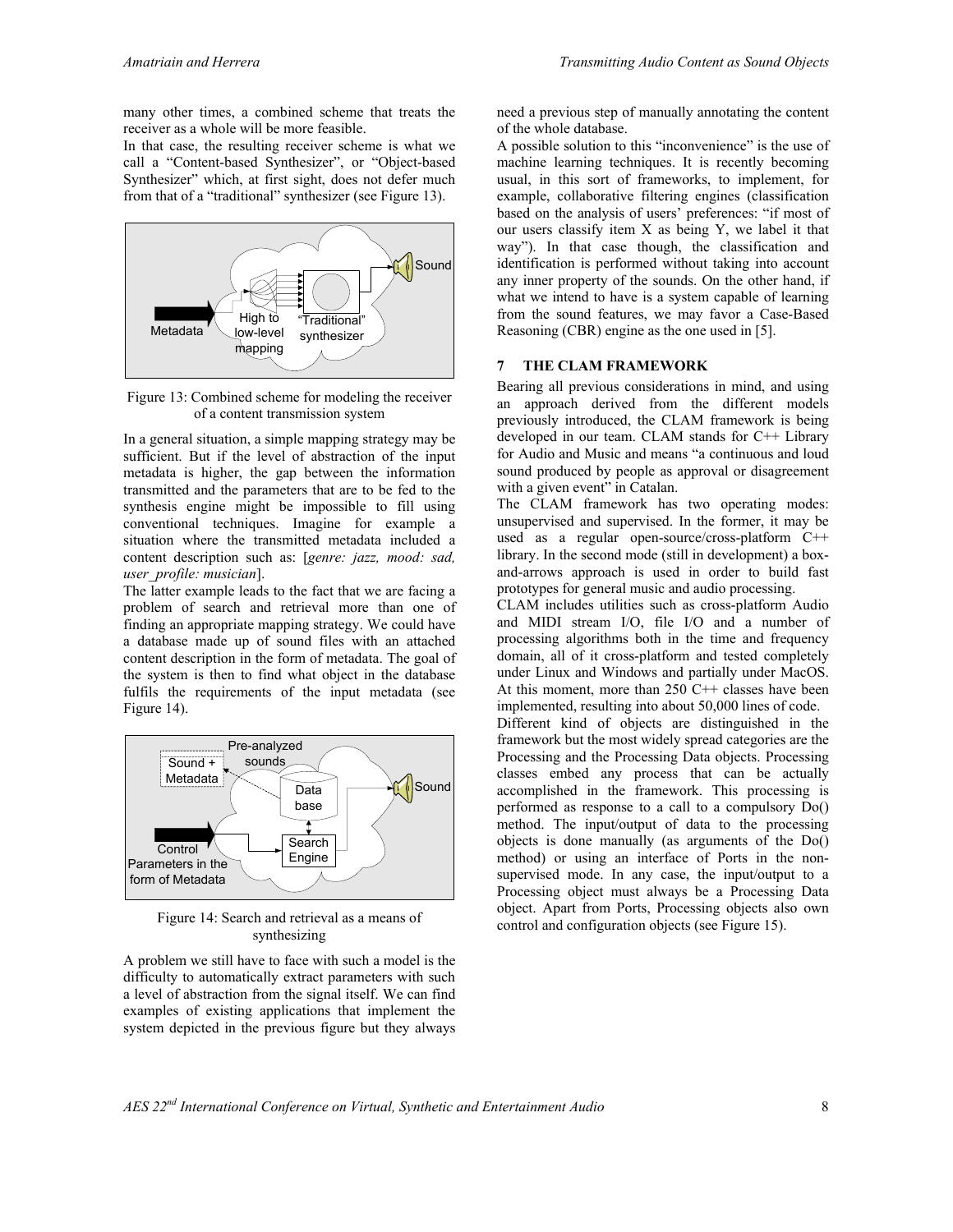

Figure 15: Model of a Processing object in the CLAM framework

Processing Data classes embed all kind of data that can be processed in the system. They include classes for holding audio, spectrum, spectral peaks, segments, frames, descriptors... Processing Data classes are implemented using a macro-derived system generically called Dynamic Types that enable run-time instantiation of attributes and ensure a homogeneous interface for all Processing Data objects.

Both Processing and Processing Data can be made persistent (stored to disk) or loaded on run-time and in any part of the thread. For doing so, XML has been chosen as a general-purpose structured language although the architecture allows easy extension to other formats such as SDIF. The structure of the XML document correspond to the actual structure of the object in memory[14].

Although the framework is far from finished it has already been used in a number of internal research projects with applications as distant as near lossless time-stretching, high quality saxophone synthesis, MPEG7 compliant description analysis toolkit, real-time processing for electro-acoustical performance and SMS analysis/synthesis toolkit. CLAM will be released as open-source as part of the AGNULA IST European project.

#### **8 CONCLUSIONS**

As detailed in the different sections, the model proposed is based on a new paradigm: the transmission of content as sound objects. The model must be understood as a working framework rather than as a system that should be due in the short term. Even so, the necessary technologies to implement the different modules are already available or are expected to be in a short term as interest in content-processing grows among different research teams.

One may question the benefits of content-based audio applications. By concentrating on the transmission of content description we are actually favoring the distinction between content and its realization. And, by doing so we favor a higher level approach, encapsulation, concept reuse, the upcoming of new applications (i.e. content-based transformations), data reduction, and robustness enhancement, to name a few.

# **9 ACKNOWLEDGEMENTS**

The work reported in this paper has been partially funded by the IST European project CUIDADO and by the TIC national project TABASCO.

## **REFERENCES**

- [1] Amatriain, Xavier; Bonada, Jordi; Serra, Xavier. "METRIX: A Musical Description Language and Class Structure for a Spectral Modeling Based Synthesizer" *in Proceeding of the Digital Audio Effects Workshop (DAFX98)*. Barcelona, Spain, 1998.
- [2] Amatriain, Xavier; Herrera, Perfecto. "Audio Content Transmission", *in Proceeding for the 2001 DAFX Conference*. Limerick, Ireland, December 2001.
- [3] Amatriain, X; Bonada, J.; Loscos, A.; Serra, X..; "Spectral Processing" in *DAFX. Digital Audio Effects*. John Wiley and Sons, Ltd. (In Press). 2002.
- [4] Amatriain, X; Bonada, J.; Loscos, A.; Arcos, J. L., Verfaille, V. "Addressing the Content Level in Audio and Music Transformations", in Journal of New Music Research, 2002. (In Preparation)
- [5] Arcos, J. L.; R. López de Mántaras; X. Serra. 1998. "Saxex: a Case-Based Reasoning System for Generating Expressive Musical Performances", *Journal of New Music Research, Vol. 27, N. 3*, Sept. 1998.
- [6] van Beek, P.; Benitez, A..; Heuer, J.; Martinez, J.; Salembier, P.; Shibata, Y.; Smith, J.R. ; Walker, T. "Text of 15938-5 FCD Information Technology – Multimedia Content Description Interface – Part 5 Multimedia Description Schemes", Singapore. 2001.
- [7] Bregman, A. S. *Auditory Scene Analysis: the Perceptual Organization of Sound*, MIT Press, Cambridge, MA, 1990
- [8] Camurri, Antonio; "Music Content Processing And Multimedia: Case Studies and Emerging Applications of Intelligent Interactive Systems", *Journal of New Music Research, Vol.28 No.4*, 1999.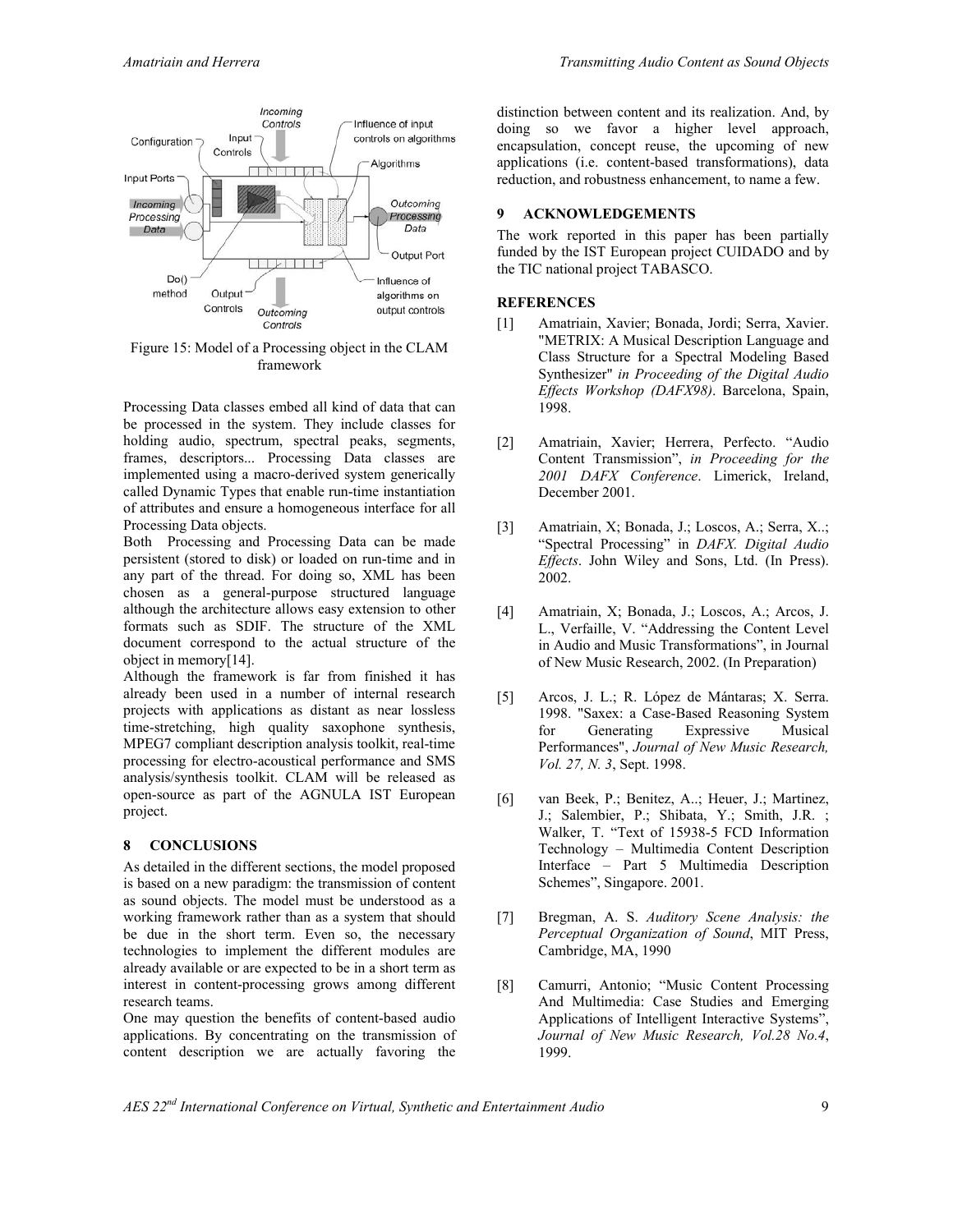- [9] Casey, Michael; "MPEG-7 Sound-Recognition Tools" in IEEE Transactions on Circuits and Systems for Video Technology, Vol. 11 (6). June, 2001
- [10] Chiariglione, Leonardo; "The Value of Content", *Technology Reviews*, March 2000.
- [11] Chion, Michel; *Guide des Objets Sonores. Pierre Schaeffer et la Reserche Musicale*. INA-GRM/BUCHET.CHASTEL. 1983
- [12] Darnell, Donald; *Approaches to Human Communication*, Richar Budd and Brent Ruben eds, Spartan Books, New York, 1972
- [13] Ebrahimi, Touradj and Christopoulos, Charilaos; "Can MPEG-7 be used beyond database application?", input document for the Atlantic City Meeting of MPEG, October 1998. Doc. num. M3861
- [14] Garcia, David; Amatriain, Xavier. "XML as a means of control for audio processing, synthesis and analysis." *in Proceedings of the MOSART Workshop on Current Research Directions in Computer Music*. Barcelona, Spain, 2001.
- [15] Jaimes, Alejandro; Benitez, Ana B.; and Chang, Shih-Fu; "Multiple Level Classification of Descriptions for Audio Content", input document for the Geneva Meeting of MPEG, May 2000. Doc. num. M6114
- [16] Kay, Alan. "The Early History of Smalltalk" *in Proceedings of the Second ACM SIGPLAN History of Programming Languages Conference. ACM SIGPLAN Notices 28(3): 69-75*. 1993
- [17] Karjalainen, M. "Immersion and content- a framework for audio research", *in Proceedings of the IEEE Workshop of Applications of Signal Processing to Audio and Acoustics*, 1999.
- [18] Lindsay, Adam and Kriechbaum, Werner; "There's More Than One Way to Hear It: Multiple Representations of Music in MPEG-7", *Journal of New Music Research, Vol.28 No.4*, 1999.
- [19] Martínez, Jose M., "Overview of the MPEG-7 Standard", document number: ISO/IEC JTC1/SC29/WG11 N4031 http://www.cselt.it/mpeg/standards/mpeg-7/mpeg-7.htm
- [20] Mc Millen, Keith. 1994. "ZIPI: Origins and

Motivations". *Computer Music Journal 18(4). pp 48-96*

- [21] MIDI Manufacturers Association. *MIDI 1.0 Detailed Specification.* Los Angeles: The International MIDI Association. 1998
- [22] Miles Huber, David.1991. *The MIDI manual*. USA. Howard W.Sams.
- [23] Nakatani, Tohomiro and Okuno, Hiroshi G.; "Sound Ontology for Computational Auditory Scene Analysis", *in proceeding for the 1998 conference of the American Association for Artificial Intelligence*.
- [24] OMG (Object Management Group); *OMG Unified Modeling Language Specification. Version 1.4*. September 2001.
- [25] Peeters, Geoffroy; Herrera, Perfecto; Amatriain, Xavier. "Audio CE for Instrument Description (Timbre Similarity)", Input document for the Maui Meeting of MPEG, November 1999. Doc. num. m5422
- [26] Pope, Stephen Travis (editor). *The well-tempered object, Musical Applications of Object-Oriented Technology*. MIT Press. 1991.
- [27] Rolland, P.; Pachet F. 1995. "Modeling and Applying the Knowledge of Synthesizer Patch Programmers" in *G. Widmer (ed.), Proceedings of the IJCAI-95 International Workshop on Artificial Intelligence and Music, 14th International Joint Conference on Artificial Intelligence (IJCAI-95)*, Montreal, Canada.
- [28] Scaletti, C. and Hebel, K. "An Object-based Representation for Digital Audio Signals", in *Representations of Musical Signals*. MIT Press. 1991.
- [29] Schaeffer, Pierre; *Traité des Objets Musicaux*. Editions Du Seuil. 1966.
- [30] Scheirer, Eric D.; "SAOL: The MPEG-4 Structured Audio Orchestra Language", *Proceeding for the 1998 ICM*.
- [31] Scheirer, Eric D.; "Music Listening Systems", Phd Thesis for the MIT, June 2000
- [32] Selfridge-Field, Eleanor.1997. *Beyond Midi, The Handbook of Musical Codes*. MIT Press.